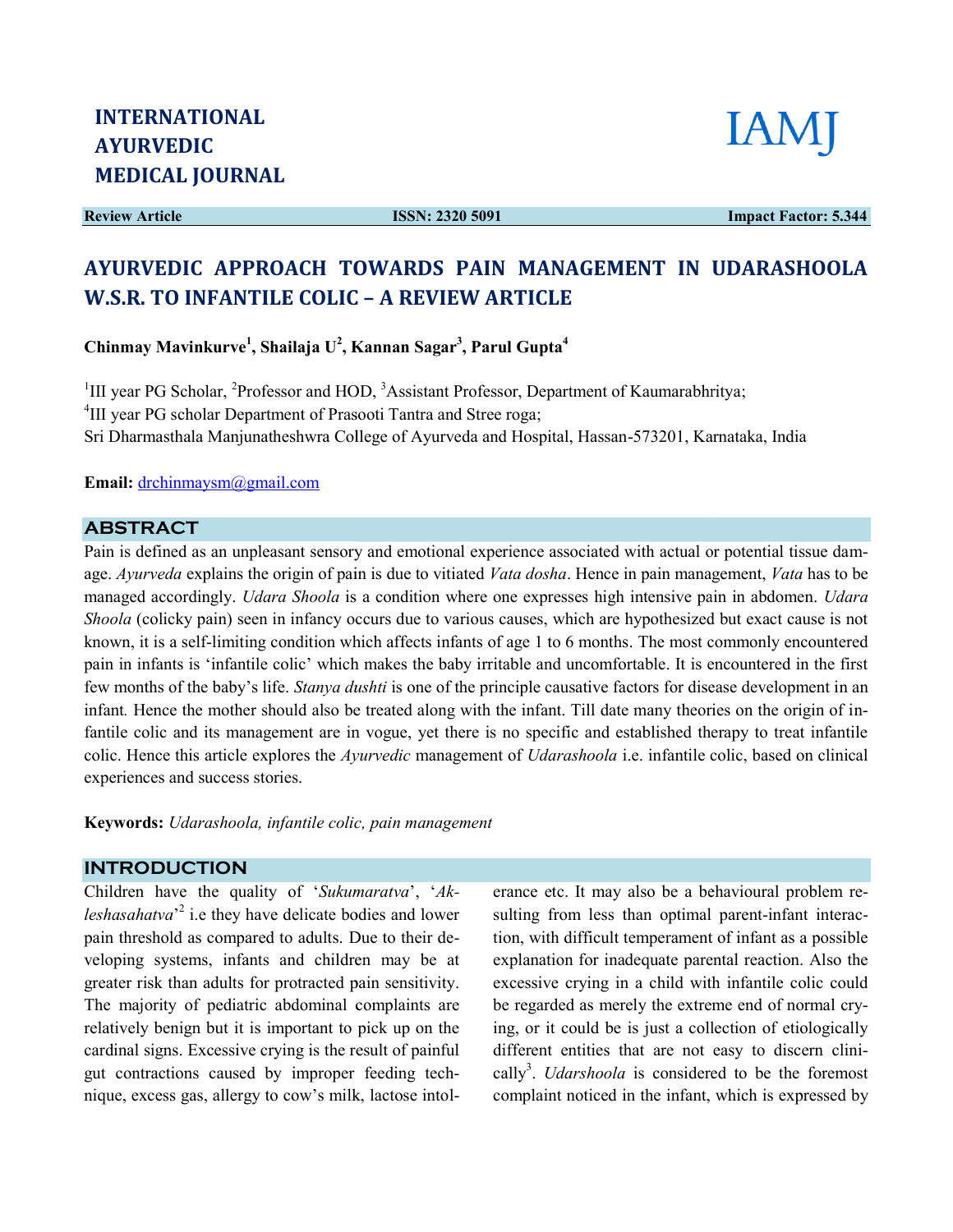incessant cry that disturbs the mother, care-takers and whole family. If not attended to, it can impact on poor weight gain poor quality of life in infants, thus the major issue to be focused on is proper management. Infantile abdominal colic, also known as baby colic is defined as episodes of crying for more than three hours a day for more than three days in any week for 3 weeks<sup>4</sup>. Colic begins at about 2 to 3 weeks of age and ends anywhere between 6 to 24 months of age. The new Rome IV criteria defines it as 'recurrent and prolonged periods of infant crying, fussing or irritability reported by caregivers that occur without obvious cause and cannot be prevented or resolved<sup>55</sup>. Irritable incessant cry is the primary diagnostic feature as infants are not able to express it in verbal or other form.

# MANAGEMENT

Two arm treatment modality can be used for the management of infantile colic i.e.

1) External Management (Bahya Chikitsa) 2) Internal Management (Abhyantara Chikitsa)

- 1) External Treatment: External Management consists of 3 methods
- Burping
- Exercise
- *Abhyanga* (Baby Massage)
- Swedana (Sudation)
- 2) Internal Management: Internal management consists of 2 phases
- Treatment to the child
- Treatment to the mother/wet nurse
- 1) External Management:
- Burping: this method is done to help a baby let out air from the stomach especially by patting or rubbing the baby's back. A baby while feeding gulps air along with milk which causes bloating of the baby's abdomen and spasms in intestine. This causes pain; hence to relieve the pain, the accumulated air should be let out of the gut.
- Exercise: It is obvious that a baby cannot exercise by itself, hence the care-giver or doctor must perform exercise on the baby one of which is Modified Pavanamuktasana- The name comes from the Sanskrit words Pavan meaning "wind", *Mukta* meaning

relieve" and asana meaning "posture" or "seat".

- o Prerequisites: baby should not be fed at least for half an hour before performing the procedure, Baby should be in supine position, on a flat firm surface
- o Procedure: both the legs of the baby must be held straight at first and then flexed from the knee, in this flexed position the thighs should be pressed against the abdomen. This manoeuvre creates pressure on the abdomen which aids in releasing the accumulated air via the anal orifice which helps in alleviating the pain.
- Abhyanga (Baby Massage): Soft touch and pressure massage should be given to the infant especially on the abdomen and back with slightly heated oils<sup>7</sup>. *Vatahara* oils such as Tila Taila, Sarshapa taila, Balashwagandhalakshadi taila, Eranda Taila etc can be used.
- Swedana (Sudation): Swedana or Sudation can be performed on a baby in 3 methods i.e. Hasta sweda, Pata sweda and Lepana.

Hasta Sweda: this type of Sweda is specifically indicated in colic $8$ 

- o Procedure: while performing this procedure first the hands must be heated by placing the open palms near smokeless flames of fire, Vidhoomaagnyaushmana<sup>9</sup>, in a setting with a radiant warmer the hands can be heated on the heat source of the radiant warmer and placed on the baby's abdomen. The procedure should be repeated for at least 5 times.
- Patasweda: Swedana is done with a heated cloth<sup>8</sup>
- Procedure: A thick cloth should be taken, heated and placed on the baby's abdomen for getting the Sweda effect.
- o The heating can be done in 2 ways, by using:
- $\blacksquare$  dry heat cloth is kept on a hot dry surface
- wet heat cloth is dipped in hot water or  $Kashaya$ Lepana(Pradeha): Fine powder of dry drugs with Usna Veerya such as Hingu, Vacha, Rasna, etc should be made into a fine sticky paste by mixing water or medicated decoction such as Dashamoola Kashaya, and a thick layer of this paste of about 2-3mm should be smeared on the baby's abdomen.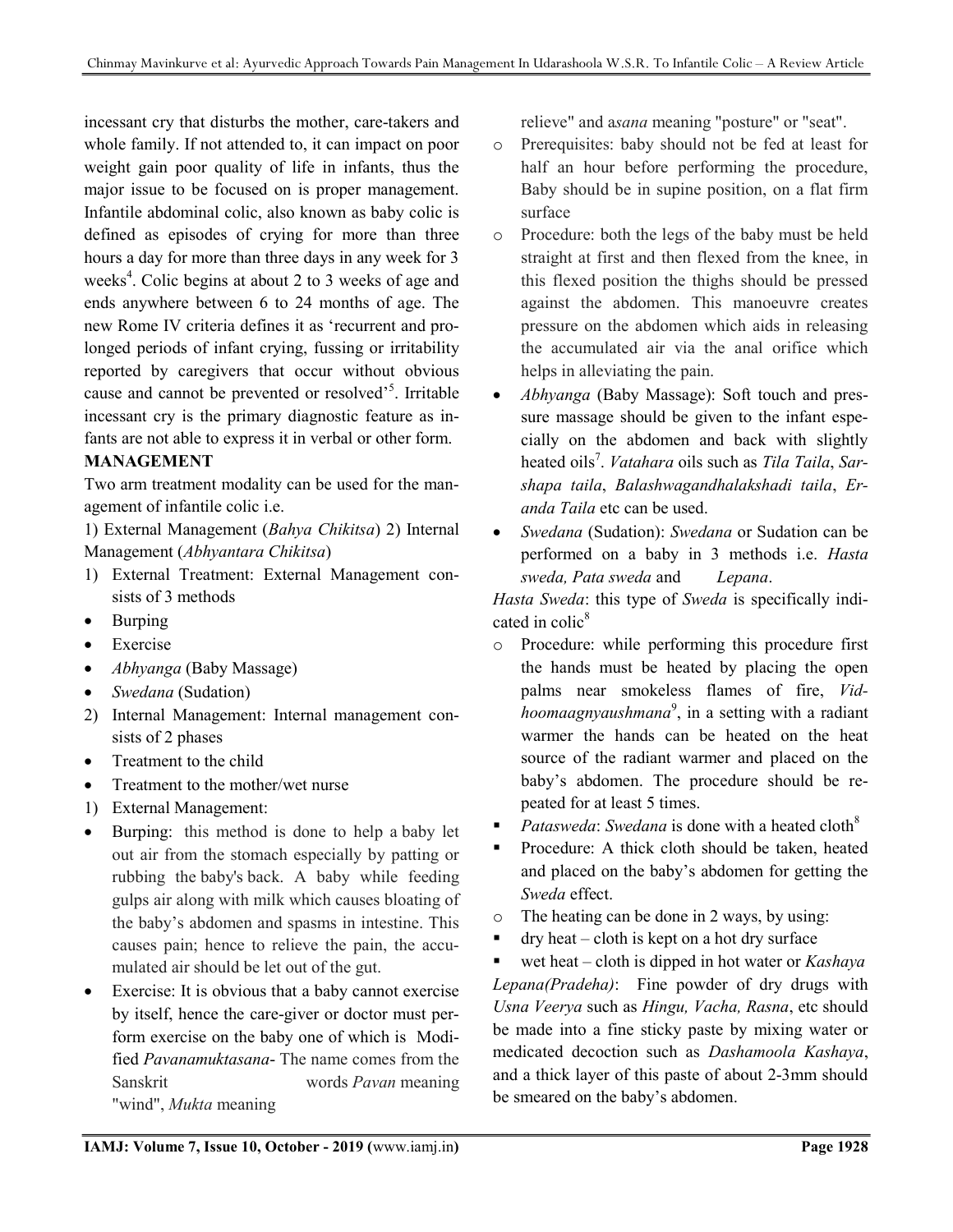#### 2) Internal Management:

- Treatment to the baby: Exclusive breast feeding is advised to the baby until 6 months of age, even Ayurveda has the same ideology and thus babies of 0-6months of age are called 'Ksheerapa' (exclusively breast fed), hence one should be very careful when it comes to administering anything other than breast milk, even medicines.
- a. Drugs with Deepana, Pachana and Anuloma effect are mainly chosen for internal administration in Udarashoola. Drugs like Ajamoda, Shunthi, Jeeraka, Vacha, Shatapushpa, Hingu are used in mainly Arka form. Other Kalpanas can also be used such as Churna, Kalka, Avaleha, Kashaya, Phanta and Asavarishta.
- b. Drugs can also be administered by applying as a Lepa externally on the mother's nipple before suckling.
- Treatment to the mother/ wet nurse:

Treatment to the mother or wet nurse should only be given after an accurate diagnosis of infantile colic has been made. Similar mode of treatment has to be followed which was used as internal administration in the baby but in higher doses. Draksharishta, Drakshadi kashaya, Jeerakarishta, Dashamoolarishta and Haritaki Khanda can be used with an aim of Amapachana, Agnideepana, Vatanulomana, Stanyashodhana. Shatavari Lehya/ Guda can be used for Stanyavardhana/Janana effect.

Some external treatments can also be given such as application of Lepa on the breast using drugs mentioned in Stanyashodhana Dashemani, Shodhana can also be opted but as a last option.

## **DISCUSSION**

Vata is the main causative factor for pain in the body and the main seat of Vata is Pakvashaya i.e. intestines. Hence it is very important to understand the nature of vata to treat udarashoola

Dhatri chikitsa is a special concept of treatment in Kaumarabhritya. The mother or wet nurse is also treated along with the baby for obtaining better results. Hence in this case treatment to the mother is also necessary. As Stanya or breast milk is the sole source of food and nutrition for the baby, if vitiated it may cause various adverse health conditions in the baby and it also may be the etiological factor for infantile colic.

#### Discussion on management:

The goal of management should be to use appropriate technique for systematic resolution of problem and to prevent secondary complication due to infantile colic. Developing an integrated, inter disciplinary intervention for cry-fuss problems in the first three to four months of life

Burping helps in expulsion of excess air in the stomach due to aerophagia during breast feeding. The excess air in the gut may be a causative factor for pain during hyper peristalsis. Expulsion of the air gives relief.

Same mechanism is applicable when the baby is exercised using Pavanamuktasana. Here the gas in the large intestine will be expelled through the anal route due to external pressure exerted by the manoeuvre. There will be reduction in bloating and as a result, decline in Intra-abdominal pressure thus reducing the pain.

Many studies have proved that Massage/Abhyanga is effective in reducing severity of colic symptoms.  $Ay$ urveda advises circular pattern of massage on the abdomen. This activates the solar plexus and it inhibits the impulses to the spinal cord via peripheral nerves. Abhyanga influences the emotional status also its efficacy can be enhanced by using certain medicated oils. Mridu Samvahana with light strokes can induce tranquillity. Anuloma Gati of the strokes also help in Vatanulomana. This may be the mechanism of pain relief in colic by Abhyanga.

Swedana in any form causes vasodilatation which increases arterial blood flow to and venous emptying from the area. If the pain is arising due to any local inflammation, the increased blood flow also brings nutrients, WBCs and antibodies to the effective area thereby relieving the pain to some extent. On the other hand the nerve impulses will also activate the descending pain suppression system which releases an endogenous opiate substance βendorphin or enkepha